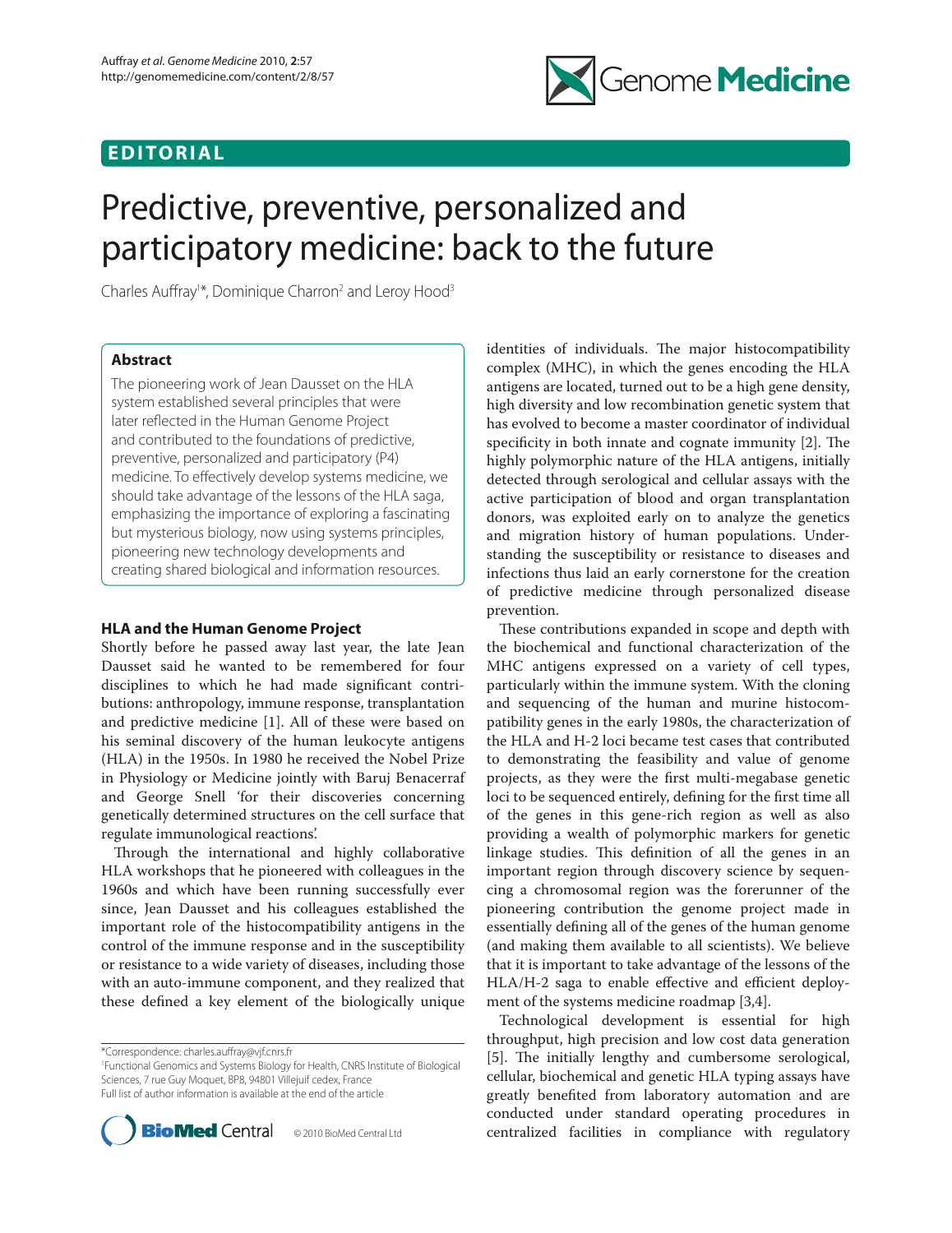authorities. Quality control exercises, standards and professional accreditation schemes were developed very early on by the HLA community to become the professional platform of histocompatibility medicine worldwide. This has been instrumental in setting the framework for the Human Genome Project, in which many MHC scientists were involved. Rapid and striking recent advances in high throughput and low cost sequencing technology are now providing access to the exponential characterization of individual genomes and transcriptomes, enabling, for example, systems genetics approaches for the identification of disease-related genes and polymorphisms [6]. Moreover, there are now exciting possibilities for analyzing autoimmune diseases, allergies and transplantation biology in powerful new assays, such as sequencing the MHC locus from family members to delineate MHC genes and their linkage relationships, using protein chips that contain more than half of the human proteins to search for autoantibodies in sera, or the ascertainment of the complete repertoires of functional antibody molecules in B cells and T-cell receptors in T cells. Together these new dimensions of exploring patient data open up new and unique opportunities for attacking immune-related diseases. In order to unravel with a similar coverage and depth the role of other key biomolecules, such as proteins, lipids, sugars and other metabolites, groundbreaking innovative technological developments will be necessary.

## **HLA and systems biology**

The generation and management of massive amounts of sequence information are becoming dematerialized commodities based on community-agreed standards and reagents. This follows a trend that was established early on in the HLA community with the nomenclature committees and the provision of sets of standardized reference reagents for common use in the HLA workshops. This has the merit of refocusing attention on the definition of precise biological and medical questions and the identification of appropriate biological resources, which are the necessary starting points of any successful systems biology approaches. In this context, publicprivate partnerships based on well characterized and openly shared biological resources and data repositories, taking into account issues of intellectual property rights and active patient participation, individually and through patient organizations, are vitally important [7]. The precompetitive Innovative Medicines Initiative, a joint undertaking of the European Union and the European Federation of Pharmaceutical Industry Associations [8], and the Program on Public-Private Partnerships of the United States National Institutes of Health Roadmap [9] are initial examples of these developments. They should be encouraged to expand and network on a worldwide

basis in the same spirit as the HLA workshops, with active participation of technology providers, patient organizations and regulatory authorities.

Analysis of the sequence, polymorphism, transcription and protein-expression profiles of various MHCs and of the three-dimensional structure of the histocompatibility antigens have required and triggered the development of a wide variety of computational tools for data collection, storage and analysis. They enabled elucidation of structure-function relationships of the encoded cell surface antigens, illuminating their ability to bind and present foreign peptides to immune effector cells. They also provided the computational framework for the formation of electronic public repositories, which have been greatly expanded with the advent of genomics. The development in the recent years of increasingly powerful computational resources is proving essential for maintaining the ability to access and analyze the exponentially increasing flow of diverse data types on biomolecules, cells, organs and the associated normal and pathological phenotypes. Their implementation in computer grids is providing computing-on-demand cloud-based resources that can be managed externally, enabling researchers to focus their attention on the development and use of mathematical and computational tools. The tools required for the successful application of these computational resources to biomedical problems are complex because systems biology approaches typically involve iterative cycles of experiment and modeling [10,11].

The challenge of the 21st century for all scientific and engineering disciplines is understanding and managing complexity. In this context, biology is unique in having initiated the development of powerful tools to attack biological complexity, such as systems approaches to the control of physiology, development and complex disease [12-14]. Emerging high throughput biological tools are driven by the emergence of microfluidics and nanotechnology and by the biology-driven creation of powerful and novel computational and mathematical tools. This raises the possibility that biology will dominate 21st century science in part because it holds the technological capability to attack some of the most fundamental problems of humankind, such as global healthcare and well-being, energy and environmental management, sustainable agriculture and nutrition.

### **HLA and systems medicine**

Hematopoietic stem cell and organ transplantation represent a unique opportunity to study the complex and systemic effects of introducing a new genome in an individual. The drastic biological perturbations caused depend on both the genetic make-up of the donor and that of the recipient. Donor-recipient histocompatibility